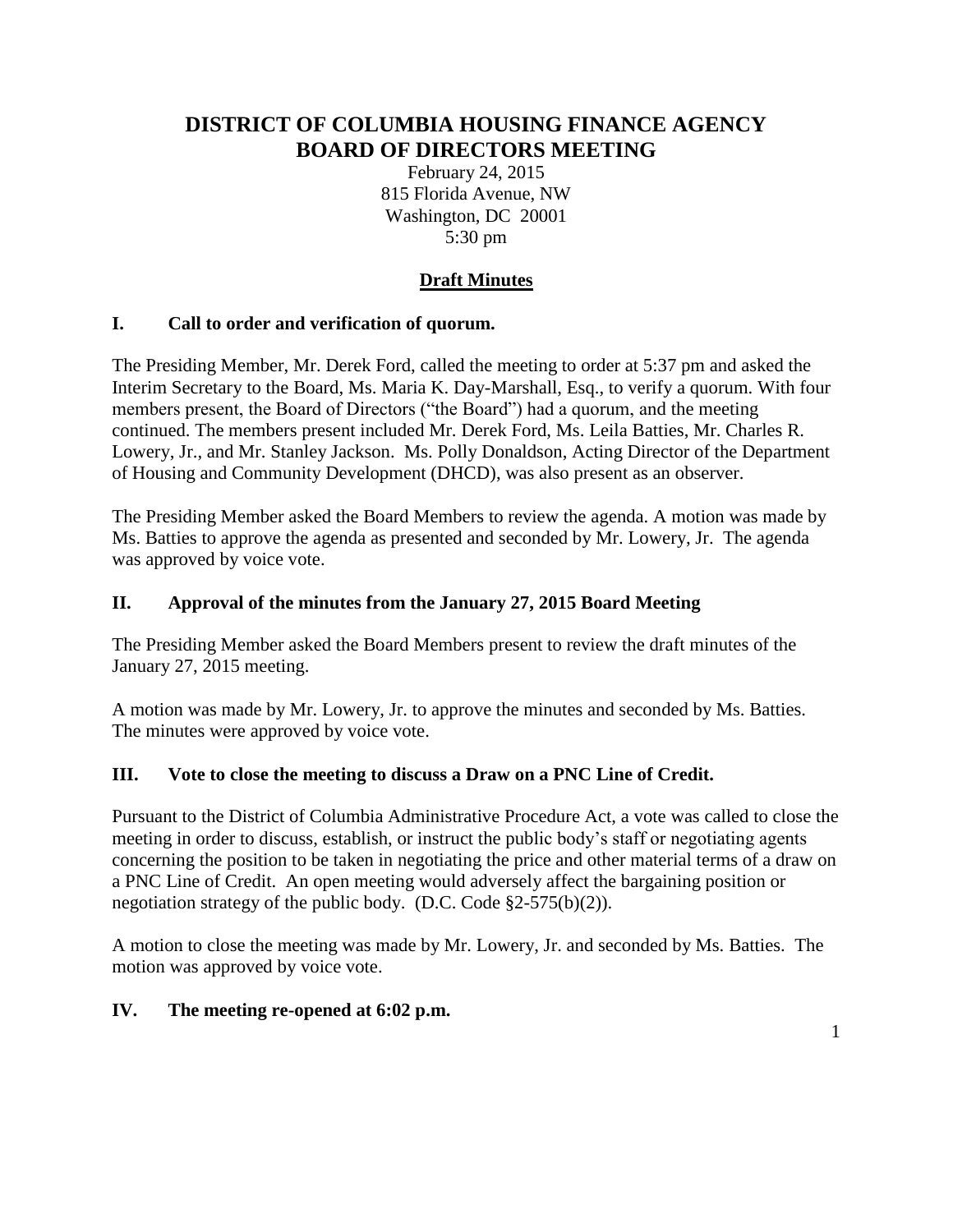**V. Consideration of DCHFA Resolution No. 2015-02(G) authorizing a draw on the Agency's Line of Credit with PNC Bank for Single Family Program Needs and Refunding Certificates of Participation Issued by the DC Building Finance Corporation.**

Ms. Day-Marshall, introduced the resolution to the Board for consideration and then introduced Mr. Craig Small and Mr. Jeff Humber, representatives from PNC Bank.

Mr. Ford inquired about the increase in the Agency's fee paid on the unused balance from 5 basis points to 15 basis points. Mr. Humber replied that the fee was industry standard and that fee increases related to Dodd-Frank requirements. Mr. Jackson moved the approval of the Resolution, and Ms. Batties seconded. The Resolution was approved unanimously.

#### **VI. Vote to close the meeting to discuss The Atlantics and Benning Heights Apartments developments.**

Pursuant to the District of Columbia Administrative Procedure Act, a vote was called to close the meeting in order to discuss, establish or instruct the Agency staff or negotiating agents concerning the position to be taken in negotiating the price and other material terms of The Atlantics project and bond transaction and the Benning Heights Apartments project and bond transaction because an open meeting would adversely affect the bargaining position or negotiating strategy of the Agency. D.C. Code 2-575(b)(2).

A motion to close the meeting was made by Ms. Batties and seconded by Mr. Lowery. The motion was approved by voice vote.

#### **VII. The Meeting re-opened at 6:36 p.m.**

### **VIII. Consideration of DCHFA Resolution 2015-03, an Eligibility Resolution for The Atlantics.**

Ms. Day-Marshall introduced the resolution and then introduced Mr. Anthony Waddell, Director of Public Finance. Mr. Waddell provided a brief overview of the development. The Atlantics is a 303-unit development combining two existing Section 8-assisted projects in the Washington Highland neighborhood of Ward 8. The acquisition and rehabilitation of the properties will result in preservation of the Section 8 contracts. The principal developer of The Atlantics is the Winn Companies, primarily represented at the meeting by Mr. Brett Meringoff. Other members of the development team who were present included Mr. Jack Terry, also of the Winn Companies, Rick Eisen of Eisen and Rome, and Matt Sislen of Audobon Enterprises, a development consultant on the transaction. Ms. Mary Ford Tumor was also present on behalf of the tenants. Mr. Meringoff provided a presentation.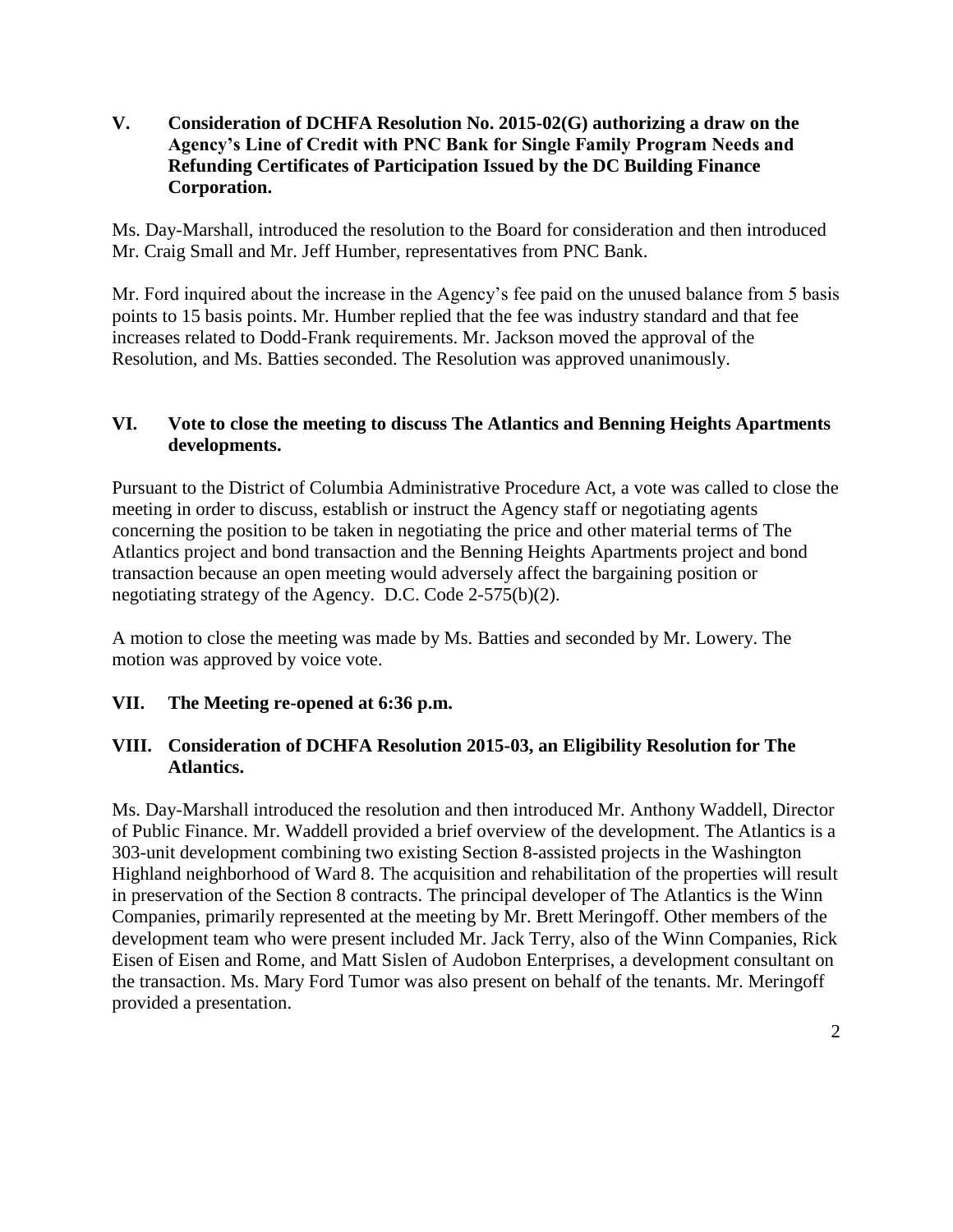Mr. Ford asked if there were plans to hire Certified Business Enterprises, given that the construction company is based in Massachusetts. Mr. Meringoff replied that the developer intends to exceed its 35% goal, as they did on the Samuel Kelsey Apartments, which was also financed by the Agency. Additionally, the developer has a policy of trying to hire residents for construction and management jobs.

Ms. Batties asked about the demographic makeup of the tenants. The development team replied that there is a true mix of families and seniors and added that the average income was approximately 10 to 12% of AMI. The developer works very closely with the United Planning Organization to provide services to help residents improve upon their incomes. Services will include early childhood education, financial literacy, job training, and health and wellness education.

Ms. Batties asked how long residents would need to be relocated and if the relocation will be offsite. Mr. Merringoff replied that the plan is to relocate residents on campus within the project for a period of 45 to 60 days. If it is necessary to relocate residents offsite, then the developer has a nearby property that could be used.

The Resolution was moved by Ms. Batties and seconded by Mr. Jackson. The Resolution was unanimously approved.

### **IX. Consideration of DCHFA Resolution 2015-04, an Eligibility Resolution for the Benning Heights Apartments.**

Ms. Maria Day-Marshall, Interim Secretary to the Board, introduced the resolution to the Board for consideration. Ms. Day-Marshall then introduced Mr. Anthony Waddell to present the matter to the Board. Mr. Waddell introduced Mr. Edward Pauls, Senior Development Officer, as the development officer for the project.

The project is a rehabilitation of 11 garden style buildings in the Benning Ridge neighborhood of Southeast. There are 148 total units all of which are covered by a Section 8 contract. The principal developer is controlled by NHP Foundation, which was represented by Mr. Mansur Abdul-Malik and Mr. Joe Wiedorfer. Members of the board from the tenants association who attended the meeting included: Ms. Brenda Williams, President, Ms. Jacqueline Bland, Secretary, Ms. Leukina White, and Ms. Gladys Norman, Treasurer.

Mr. Abdul-Malik reported that there will be particular attention paid to improving the delivery of services to the residents.

Mr. Jackson asked the developer how the challenges that the residents discussed are being addressed and if there were sufficient funds in the budget to address those challenges.. Staff and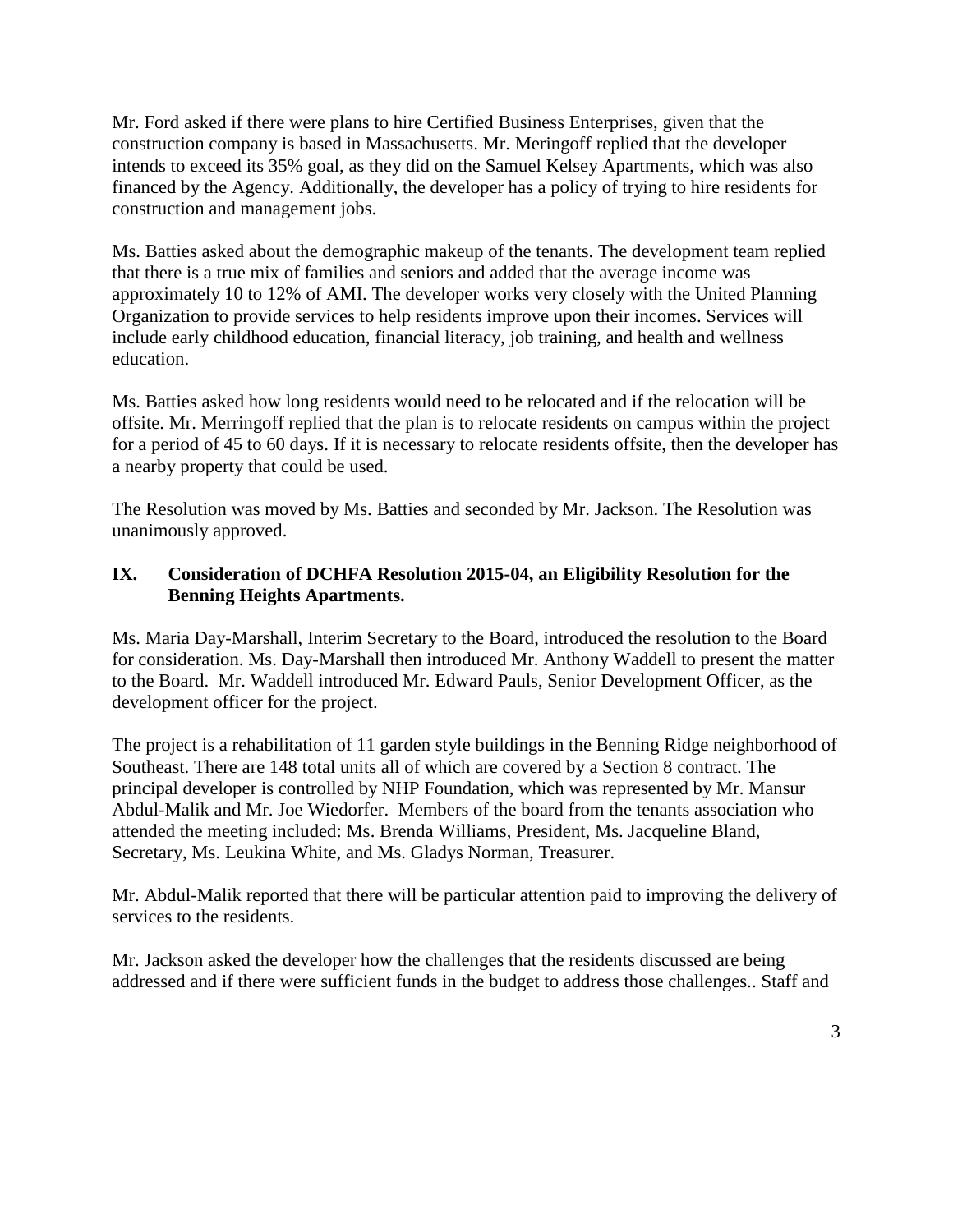Ms. Day-Marshall replied that staff will ensure that the scope of work will be adequate prior to bringing the matter back to the Board for Final Bond consideration.

Ms. Batties moved approval of the Resolution, and Mr. Jackson seconded. The Resolution was unanimously approved.

### **X. Vote to close the meeting to consult with Green Door Advisors, real estate advisory services consultants.**

Pursuant to the D.C. Administrative Procedure Act, a vote was called to close the meeting in order to discuss, establish or instruct the Agency staff or negotiating agents concerning the position to be taken in negotiating the price and other material terms related to Green Door Advisors real estate advisory consultant report because an open meeting would adversely affect the bargaining position or negotiating strategy of the Agency. D.C. Code 2-575(b) Section 2.

Ms. Batties made a motion to close the meeting, which was seconded by Mr. Jackson.

# **XI. The meeting was re-opened at 8:14 p.m.**

# **XII. Interim Executive Director's Report.**

- The NCSHA Legislative Conference will be next Monday through Wednesday at the Hyatt Regency on New Jersey Avenue.
- Financial Disclosure statements from Board Members should be submitted to BEGA.
- The Brightwood Portfolio transaction was closed at the end of January, and staff intends to close Channing Phillips next week.
- The Agency's performance oversight hearing will be this Thursday, February 26th.

# **XIII. Report on the Financial Management Software.**

● Mr. Thurston Ramey reported that the team has met with both vendors who replied to the Request for Proposals, and they have provided demonstrations of the software's capabilities. Although the demonstrations were each 3 hours, there is a need for both vendors to return for a second three-hour demonstration. The team hopes to bring a recommendation to the Board by the end of March. Mr. Ford inquired about the timeframe for full implementation. Mr. Ramey said that neither vendor has supplied a clear answer to that question, but they have both been informed that the Agency would prefer to have implementation by September 30th or, at the latest, December 31st of this